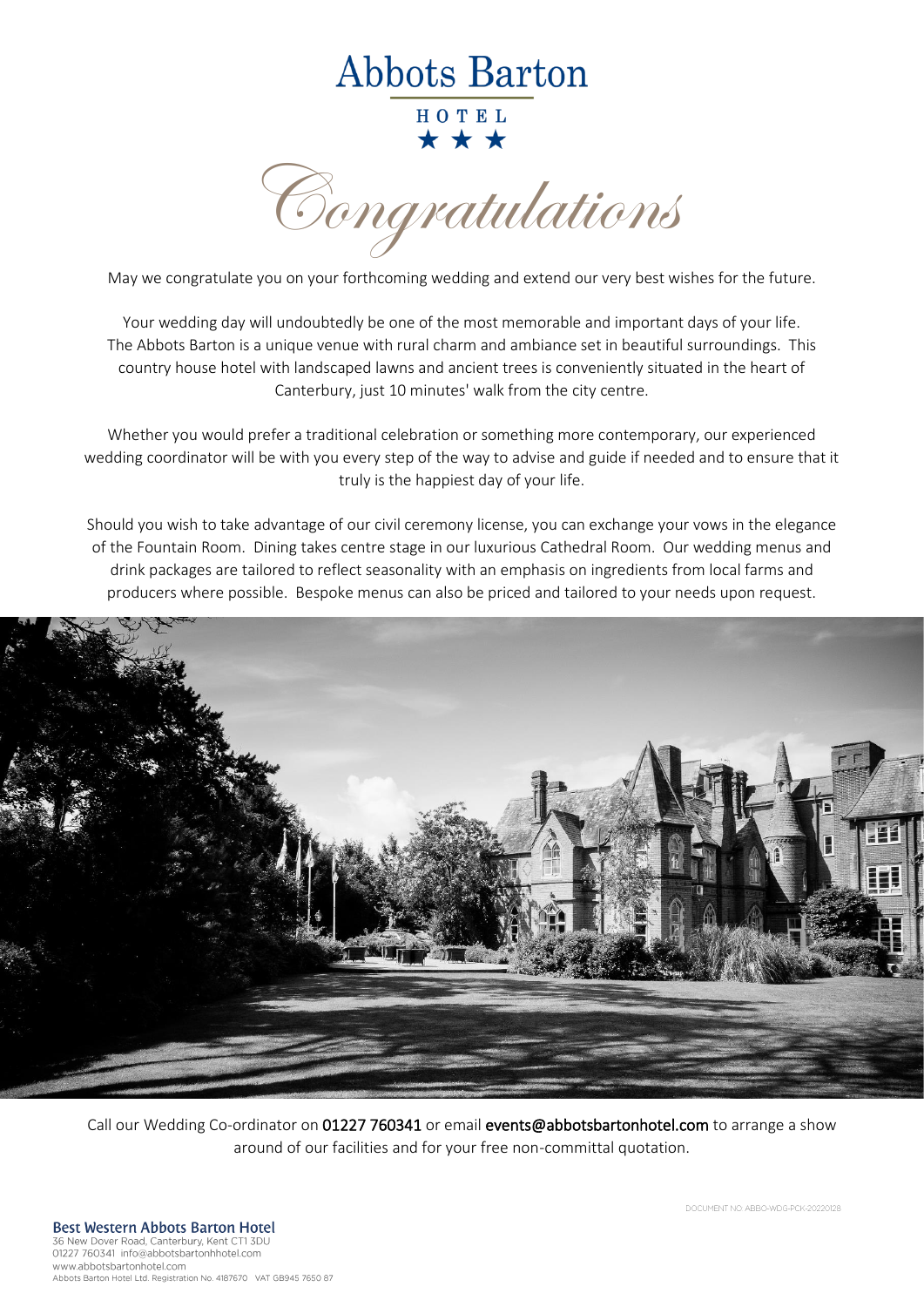| <b>OUR SERVICES</b><br>When booking your Wedding Breakfast and Evening Reception at the Burlington Hotel,<br>you will receive the following benefits:                                                               |
|---------------------------------------------------------------------------------------------------------------------------------------------------------------------------------------------------------------------|
| EXPERIENCED WEDDING CO-ORDINATOR SERVICES                                                                                                                                                                           |
| $\sim$                                                                                                                                                                                                              |
| A BEAUTIFUL GOTHIC MANOR HOUSE SET IN ITS OWN PICTURESQUE GARDENS<br>IN THE HEART OF THE CITY OF CANTERBURY                                                                                                         |
|                                                                                                                                                                                                                     |
| FULL USE OF THE HOTEL'S GARDENS & INDOOR AREAS FOR STUNNING PHOTOGRAPHS                                                                                                                                             |
|                                                                                                                                                                                                                     |
| FREE VENUE HIRE OF OUR WEDDING BANQUETING SUITE<br>SUBJECT TO TERMS DETAILED ON THE WEDDING INFORMATION PAGE                                                                                                        |
| $\gamma \infty$                                                                                                                                                                                                     |
| FREE USE OF OUR WHITE TABLE LINEN, NAPKINS, CUTLERY, CROCKERY & GLASSWARE                                                                                                                                           |
| $\sum_{\ell\in\mathbb{Z}}$                                                                                                                                                                                          |
| Free Hire of our Cake Stand & Knife and Antique Easel to display your Table Plan                                                                                                                                    |
|                                                                                                                                                                                                                     |
| FREE MENU TASTING FOR THE BRIDE & GROOM                                                                                                                                                                             |
|                                                                                                                                                                                                                     |
| COMPLIMENTARY OVERNIGHT ACCOMMODATION IN A STANDARD ROOM<br>FOR THE BRIDE & GROOM WITH FULL ENGLISH BREAKFAST<br>UPGRADE TO A DELUXE ROOM WITH FRESH FRUIT, CHOCOLATES, BOTTLE OF BUBBLY & FLOWERS FOR A SUPPLEMENT |
|                                                                                                                                                                                                                     |

There are many advantages to hosting your big day at a hotel over a private hall or a barn. We can act as a self-contained 'one-stopshop' for most of your needs. You could avoid expensive venue hire charges or sourcing your meal requirements from a separate thirdparty catering company at premium rates.

With over 70 en-suite bedrooms your guests can relax and enjoy celebrating the night with you instead of worrying about the costs and logistics of getting home.

Whilst organising a wedding can be a daunting task, our experienced Wedding Co-ordinator will be on-hand to assist you with every aspect of planning your special day. Whether you favour a traditional celebration or something more contemporary, they will be there to advise and guide where necessary and to ensure that your event is a truly special and memorable one.



DOCUMENT NO: ABBO-WDG-PCK-2022012